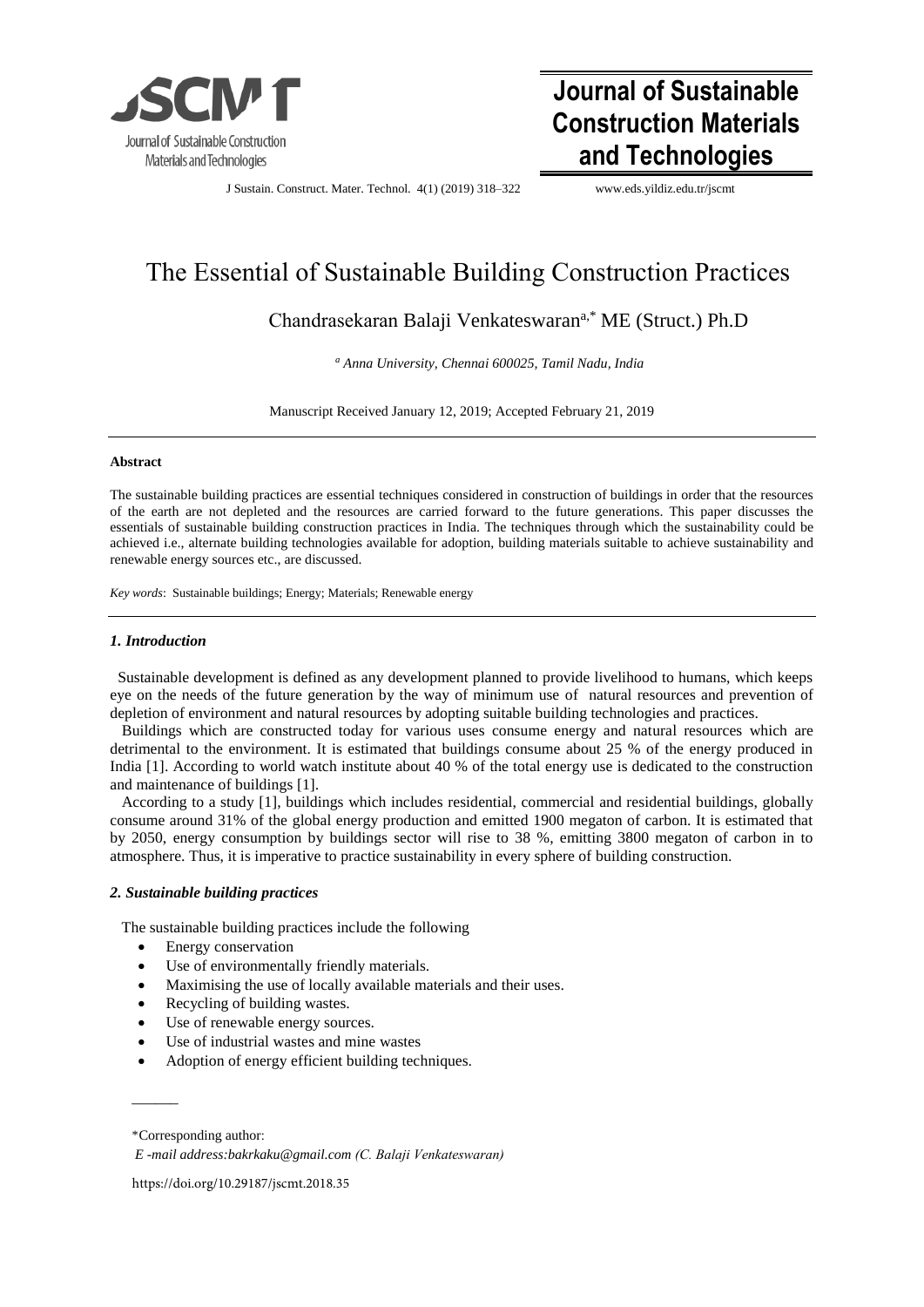#### *2.1 Energy conservation in buildings*

There are two types of energy in buildings 1.Embodied energy 2. Operational energy

#### *2.1.1 Embodied energy*

 It is the energy required to manufacture a construction material and supply it to the point of use. Table 1.0 [2] shows the energy requirement of primary building materials. The energy consumed by various building materials on their production is listed. It could be observed from the table that the common building material in any building construction i.e. cement and steel are having high embodied energy requirement. Even though steel and aluminium are high energy intensive materials but they can be recycled cheaply in terms of energy.

|  |  |  |  |  | Table 1. Materials and their energy requirement |
|--|--|--|--|--|-------------------------------------------------|
|--|--|--|--|--|-------------------------------------------------|

| Primary requirement | Material            | Primary energy requirement (Giga joules(GJ)/tonne) |
|---------------------|---------------------|----------------------------------------------------|
|                     | Aluminium           | 200-250                                            |
| Very High Energy    | Stainless steel     | 50-100                                             |
|                     | Plastic             | $100+$                                             |
|                     | Copper              | $100+$                                             |
|                     | <b>Steel</b>        | $30 - 60$                                          |
|                     | Lead                | $25+$                                              |
| <b>High Energy</b>  | Glass               | $12 - 25$                                          |
|                     | Cement              | $5-8$                                              |
|                     | Plasterboard        | $8-10$                                             |
|                     | Lime                | $3 - 5$                                            |
| Medium              | Clay bricks & tiles | $2 - 7$                                            |

 Embodied energy in a building result from the use of materials, techniques of building construction and the structural design we choose to construct a building. In order to achieve sustainability in construction, embodied energy in a building should be minimum. Various constructions techniques are available to achieve minimum embodied energy in a construction. The use of precast structural elements, use of Compressed Stabilised Earth Blocks (CSEB) in place of burnt clay bricks, as CSEB masonry utilises only  $40 - 50$  % of energy as that of bunt clay bricks [2] lead to cost effective, energy conscious building technology. Embodied energy of Reinforced Cement Concrete (RCC) framed structure building is 30 % higher than that of load bearing structure using burnt clay bricks [2]. A short span RCC frame reduces steel requirements in beams and columns. Alternative building technologies such as ferrocement channel roof, use of shell roofs, filler slab roof reduce the embodied energy by at least 30%[2].The table 2.0 [2]shows the energy consumption of alternate roof technologies in comparison to the conventional RCC solid slab roof.

|  |  |  |  | Table 2. Energy in different roofs/floor system |  |
|--|--|--|--|-------------------------------------------------|--|
|--|--|--|--|-------------------------------------------------|--|

| Energy in different roofs/floor system(span = $3.60$ m) |                                             |                                                   |                                           |  |  |
|---------------------------------------------------------|---------------------------------------------|---------------------------------------------------|-------------------------------------------|--|--|
| Number                                                  | Type of roof/floor                          | Energy/ $M^2$ of plan area<br>in Mega joules (MJ) | Equivalent of RC solid slab energy $(\%)$ |  |  |
|                                                         | RC slab                                     | 730                                               | 100                                       |  |  |
|                                                         | Stabilised Mud Block (SMB) filler slab roof | 590                                               | 80.78                                     |  |  |
|                                                         | RC ribbed slab roof                         | 491                                               | 67.30                                     |  |  |
|                                                         | Composite brick panel roof                  | 560                                               | 76.7                                      |  |  |
|                                                         | Burnt clay brick masonry vault roof         | 575                                               | 78.8                                      |  |  |
| 6                                                       | SMB masonry vault roof                      | 418                                               | 57.30                                     |  |  |
|                                                         | Mangalore tile roof                         | 227                                               | 31.1                                      |  |  |
|                                                         | Ferroc concrete roof                        | 158                                               | 21.60                                     |  |  |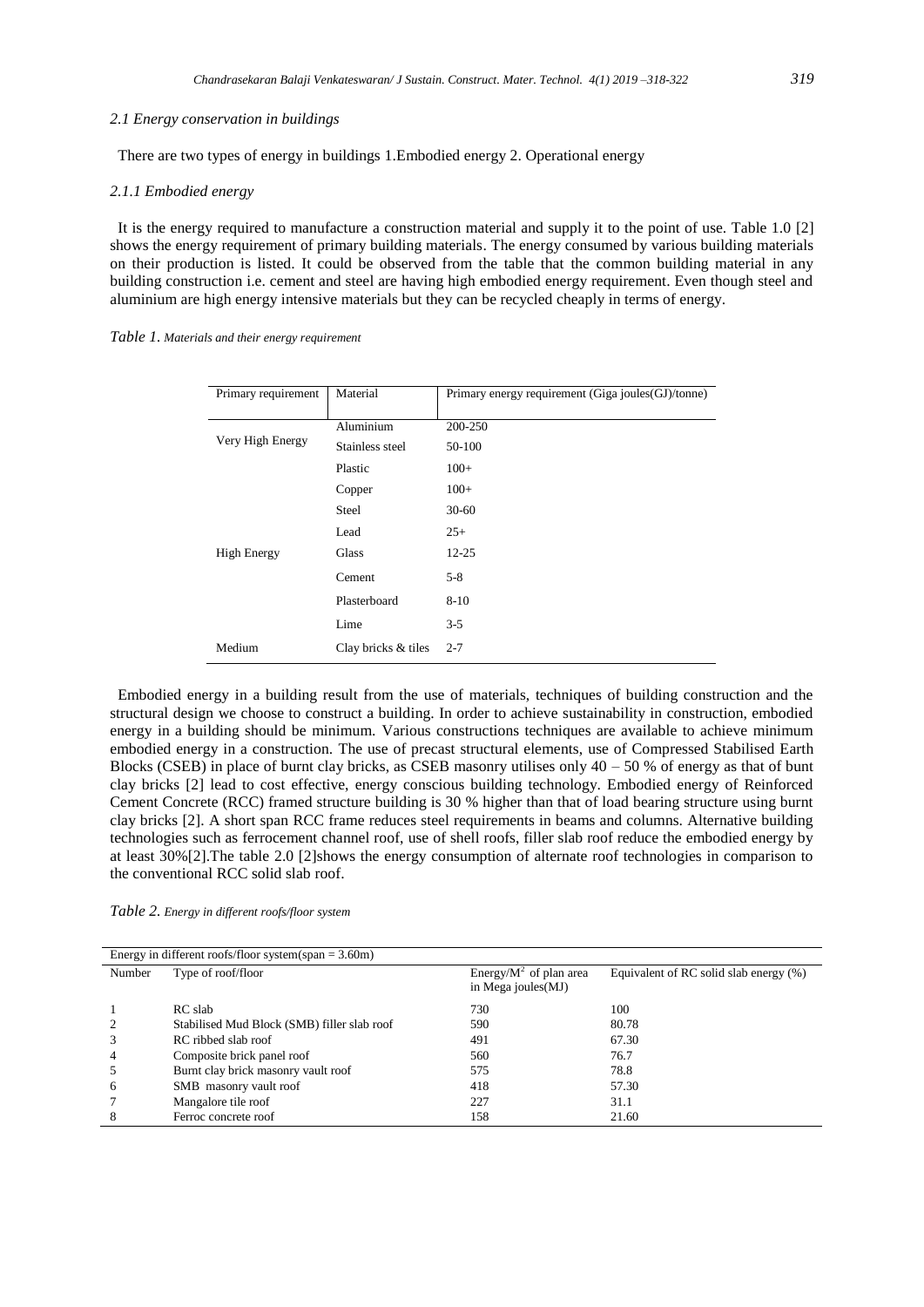#### *2.1.2 Operational energy*

 Energy consumed during the life span of a building in its operation and maintenance, after its construction is called as the operational energy. Operational energy is spent in heating, cooling, lighting and the use of appliances in buildings. Current estimates put India's energy usage per  $m^2$  of building at 3-4 times more than reasonably efficient building practices in the world [2].

 During the last decade, there has been an increase in 13% in the consumption of electricity in the Indian residential and commercial sector [2]. Heating Ventilation and Air Conditioning (HVAC) is the biggest contributor to operational energy in India.

 Significant reduction in energy demand can be achieved if energy efficient glazing combined with best orientation for lighting and proper planning of opening areas for heat exchange, building insulation, the use of energy efficient appliances and the renewable energy solutions are adopted.

#### *2.2 Use of environmentally friendly materials*

 Building construction requires many construction materials. The following environmentally friendly materials can also be used in sustainable building construction based on the functional requirement of a building.

#### *2.2.1 Bamboo*

 Bamboo is an excellent construction material. It has many uses in the construction of a building, as it possesses many structural properties like high compressive strength, bending stiffness, lightweight etc., Bamboo is a grass type plant which is self renewable and is one of the fastest growing plants on earth.

#### *2.2.2 Cork*

 Cork is the outer bark of an evergreen oak tree [3].The outer layer is regenerated by the tree and it is one of the renewable natural sources. It has many several useful properties which make it a popular construction material, chief among them are light weight, low density, impermeable, elastic, low conductivity, durable, fire resistant etc.,

### *2.2.3 Rubber*

 Rubber is a product from latex, a milky sap from rubber tree. Rubber possesses high elastic property, low conductivity, shock absorbent etc, and it is renewable, grown in evergreen tropical forest regions.

#### *2.2.4. Earth*

 Earth has been in use as a building material since the advent of building technology. Earth has many uses in making a building sustainable i.e. they can used as building blocks , mortar, filling material etc.,. CSEB building blocks stabilised with cement(less than 5%) can used as an alternative to high energy intensive burnt clay bricks. Earth is a locally available material and therefore it is also cost effective.

#### *2.2.5 Thatches*

 Thatches are structural members made from coconut, palm leaves etc., .Thatches are used as structural material since time immemorial. Properties of thatches are many, they are weather resistant, natural insulator, relatively light, less timber and they are versatile roof material [4] [5] .Thatches are widely used as roofing material in tropical countries.

### *2.2.6 Lime*

 Lime is an excellent building material. It has been in use as construction materials for many centuries .They are primarily used as mortar for masonry construction and to colour the walls. They can be used as replacement for cement, as cement is a highly energy intensive material.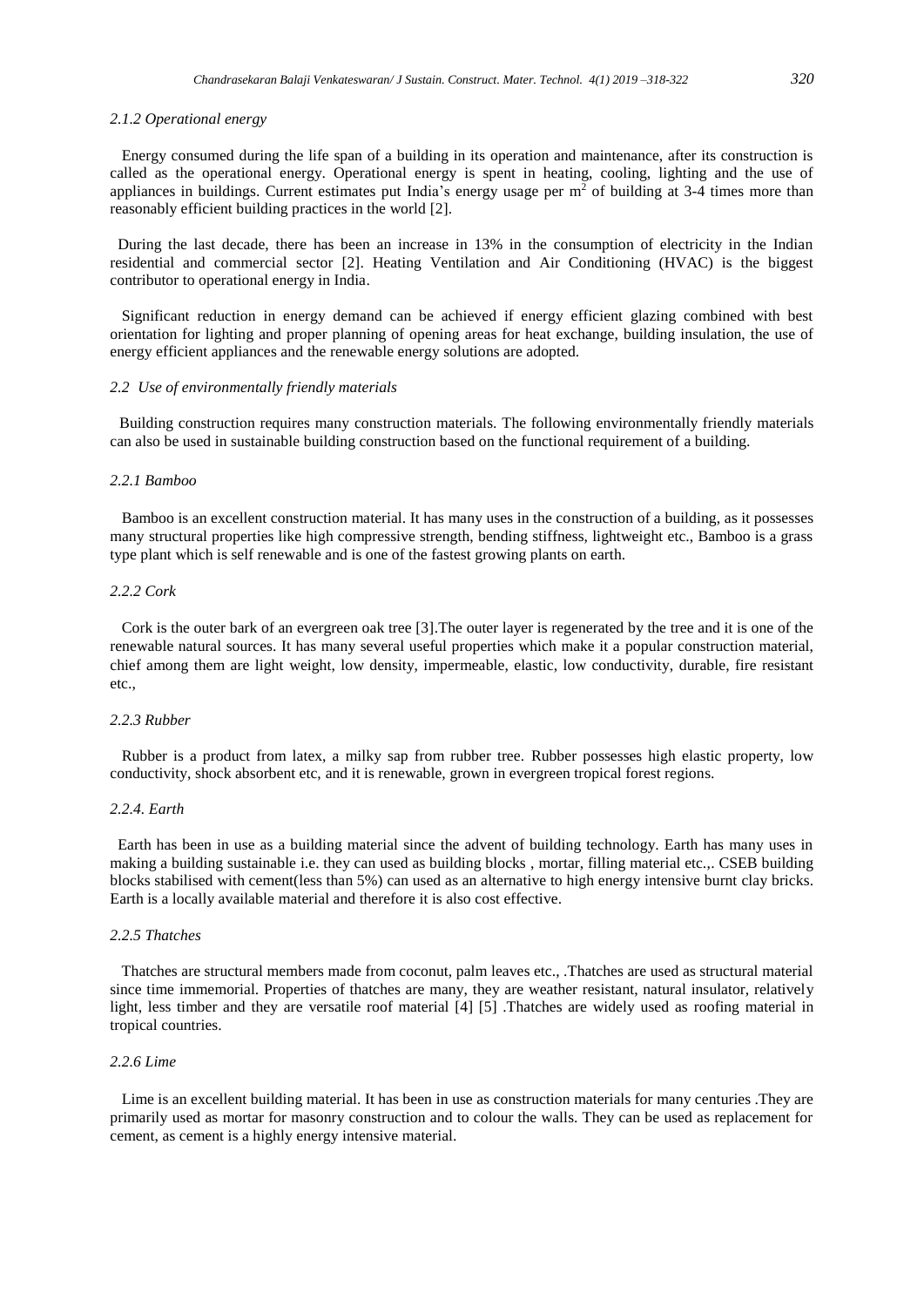#### *2.3 Maximising the use of locally available materials*

 Locally available materials contribute a lot to sustainable building construction. The use of CSEB blocks, use of locally available stones for masonry, use of locally available earth for filling and for masonry result in to cost effective construction and promotes the use of materials having less embodied energy. Use of precast walling units and roofing units also promotes the use of materials having less embodied and functional energy.

# *2.4 Recycling of building wastes*

Many utilised building materials can be recycled for construction [6]. They include

- Processed aggregated obtained from demolished buildings.
- Steel from demolished RCC buildings be used for non structural purpose and the steel can also be recycled for reuse.
- Filled earth in basement of demolished buildings can also be reused.
- Brick can be used as a whole or as crushed brick aggregates.
- Other suitable building materials such as wood, plastics, and tiles, electric wires can also be used, based on their suitability for reuse.

#### *2.5 Use of renewable energy sources*

 Renewable energy sources are solar energy, wind energy, tidal energy etc, But for buildings, the use of solar energy is direct and portable. Solar energy can be harnessed in two ways in a building. One is for electricity production and another is for heat production. Electricity can be produced from Photo voltaic (PV) cells and the heat from solar water heaters. Installation of PV cells results in to substantial savings in energy cost of a building in the long run. Even though the initial cost of installation is higher, Indian central government and the state governments are offering subsidies for installation of PV system and solar water heaters. The solar energy in India is a reliable source of energy as the sunlight is available for most part of the year in over majority regions of India [7]. Installation of Solar water heater saves lot of energy when compared to electrically operated water heaters, which are highly energy intensive.

 Biomass energy is another renewable source of energy produced from industrial wastes, municipal wastes and domestic wastes [8]. Various technologies are available for the production of energy from biomass, for adoption in the buildings. Principal production of energy is through incineration and biological processes like anaerobic digestion. For the domestic households, energy can be produced from anaerobic digestion of human wastes and the kitchen solid waste. The wastes could also be converted in to a manure by means of biological decompost techniques and the other liquid wastes from kitchen, bathroom could be filtered by using natural filtering technologies like soak pit and the recycled water could be used for secondary purpose like washing, cleaning and watering the garden etc.,

## *2.6 Adoption of energy efficient building techniques*

The process of energy sustainability results from the following [9]

- Choosing appropriate orientations and plans for buildings
- Choosing appropriate building technologies like passive heating and cooling etc.,
- Vegetation planned in the building surroundings
- Use of energy efficient appliances and technologies in buildings
- Adoption of Vernacular construction techniques

 Choosing an appropriate orientation while finalising a plan for a building, positioning of openings, providing required area for openings such as doors, windows and ventilators with respect to the climate of the locality, providing shading devices at necessary locations, colour of the external walls, glazing etc., will also help to reduce the energy requirement of a building and thus achieving energy sustainability.

 Many building technologies like passive heating and passive cooling have also evolved to achieve energy sustainability. The use of rap trap bond for construction of walls, the use of filler slab for roof construction and others as shown in Table 2 are also results in to sustainable building practices besides being cost effective.